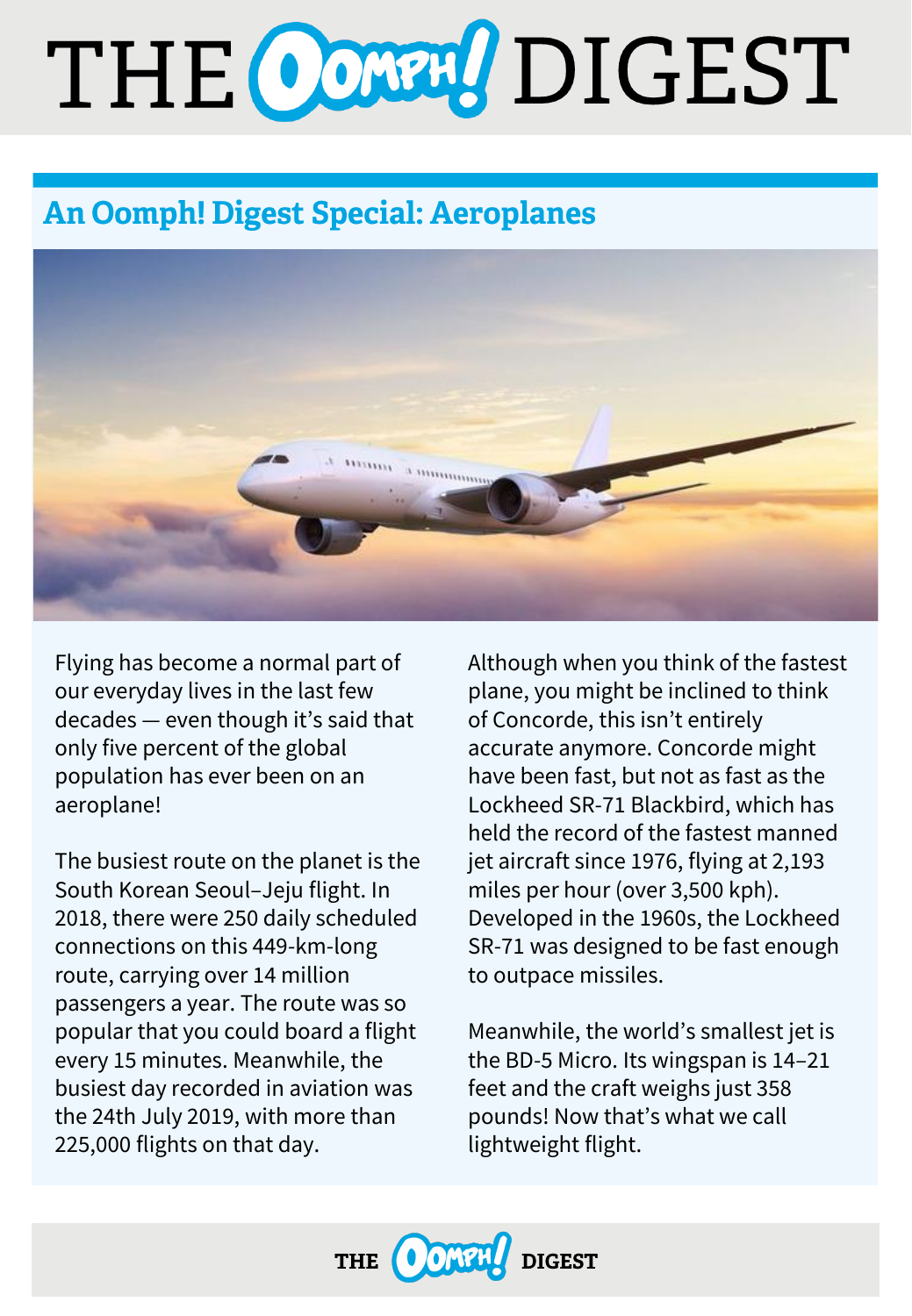# **The Modern History of Flight**

In 1903, Orville and Wilbur Wright built the first functional airplane. A little more than 100 years after that small wooden one-man airplane, we've made passenger planes that carry hundreds of passengers, broken the sound barrier, flown people to the moon and a rover

to mars, and are on the verge of making spaceflight available to civilians.

Here's a timeline showing some of the highlights of the modern history of flight:



**1903:** The Wright brothers make the first manned, powered, controlled flight.



**1919:** The NC4 is the first plane to cross the Atlantic Ocean.



**1927:** Charles Lindbergh completes the first solo, nonstop transatlantic flight in The Spirit of St. Louis, traveling from New York to Paris, France.



**1930s:** The first Transatlantic flights take place, with PanAm and BOAC traveling from Newfoundland to Foynes and vice verse.



**1940s:** Transatlantic passenger flights to Foynes commence. After WWII, landplanes take over.



**1950s:** Flights are offered in the first commercial jet airliner, the de Havilland DH 106 Comet

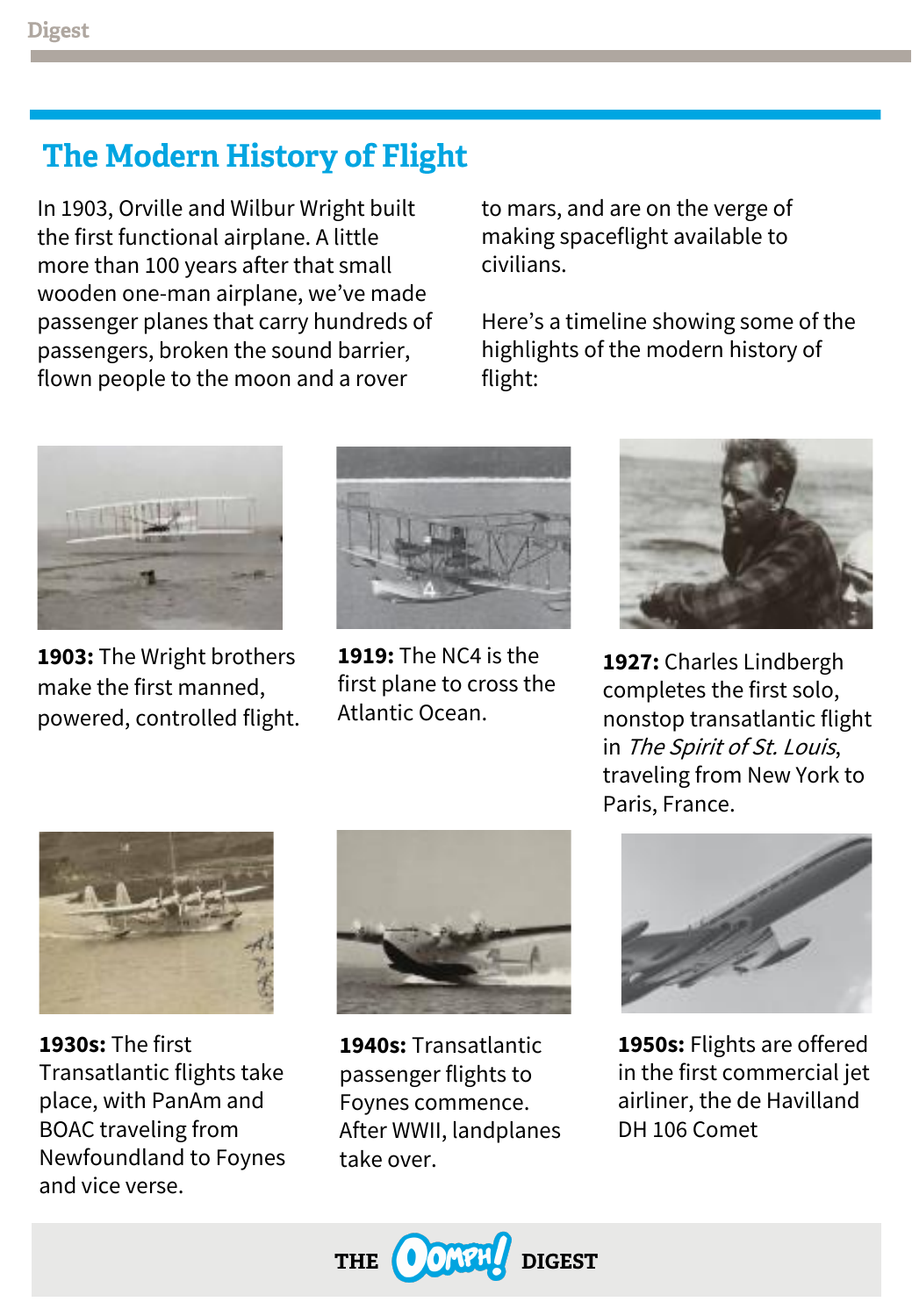# **The Modern History of Flight**



**1960s:** Man lands on the moon and Boeing releases the 747.



**1970s:** Aérospatiale and the British Aircraft Corporation unite to develop the Concorde, the first and only supersonic civilian aircraft.



**1980s:** The first reusable spacecraft, Space Shuttle, is launched.



**1990s:** NASA sends the Mars Pathfinder to Mars to commence the first exploration on the surface of another planet.



**2000s:** The first nonstop, round-the-world flight by solar and battery-powered airplane is completed. Airbus release the A380 doubledecker civilian passenger jet.



**2010s:** Virgin Galactic start civilian passenger flight into space.

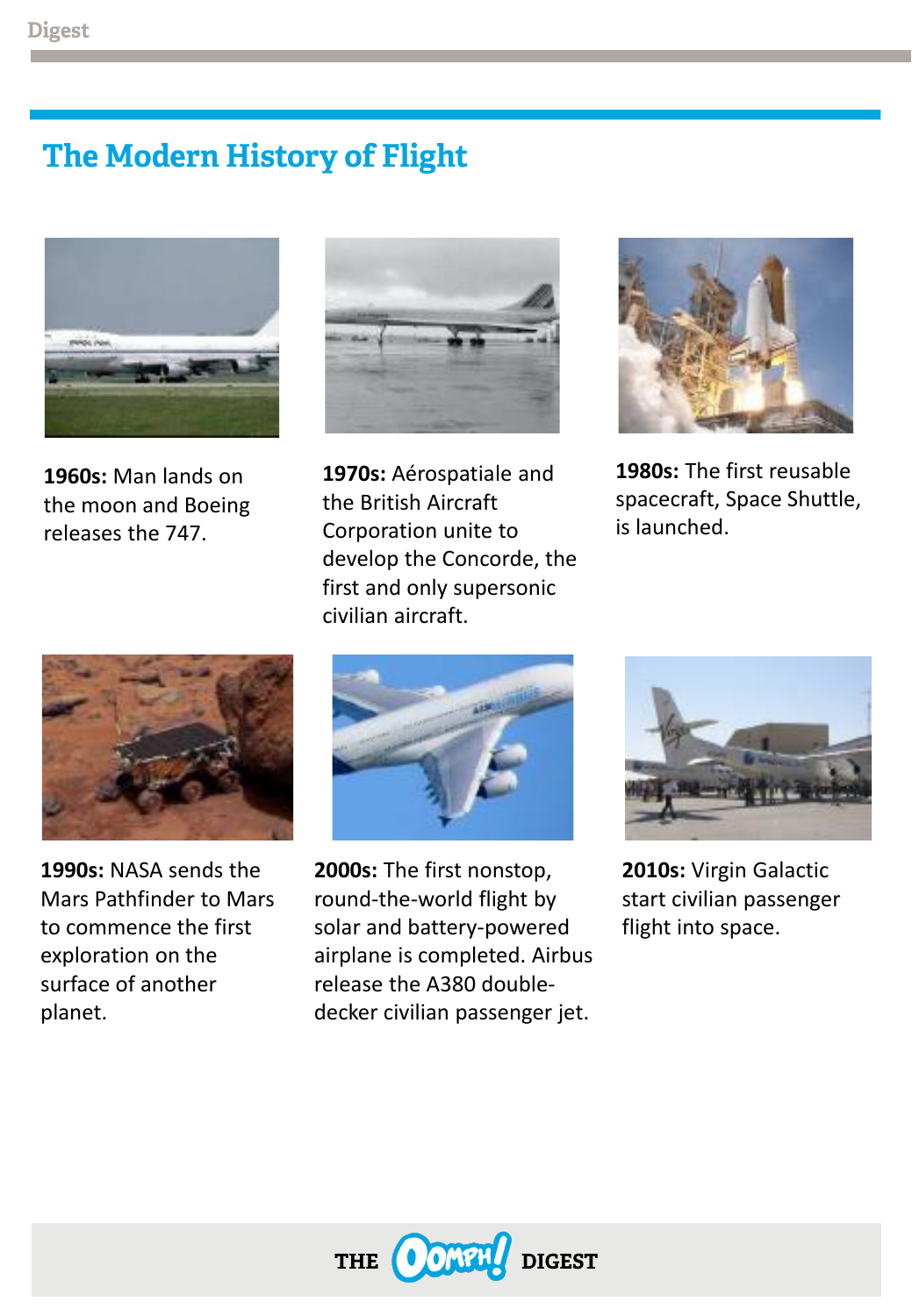# Test your knowledge by finding aeroplane related<br>words in this Word Search

| S | J            | R     |   |                |  | C W M B P L Z C F Q X D Z P     |     |           |              |              |              |              |              |
|---|--------------|-------|---|----------------|--|---------------------------------|-----|-----------|--------------|--------------|--------------|--------------|--------------|
| В |              | M T   |   |                |  | L U O X A T A Q Y O D W A       |     |           |              |              |              |              | $\mathsf{P}$ |
| O | $\mathbf{I}$ | A     |   |                |  | T F S E S B O B F L W S         |     |           |              |              |              | U            | <sub>Z</sub> |
| A | A            | K     | Z | $\blacksquare$ |  | <b>MTITFLU</b>                  |     |           |              | K S S        |              | 0            | A            |
| R | L            | E C   |   | $\mathsf{P}$   |  | PNOI                            | A P | $\bar{1}$ |              |              | E A A X N    |              |              |
| D |              | C O E |   |                |  | R J K R M E E N                 |     |           | P            | $\mathbf{I}$ | т            | B            | $\mathbf{O}$ |
|   |              | W F V |   |                |  | E E S C T S G S E               |     |           |              | R            | $\top$       | $\mathsf{V}$ | - Y          |
| Ν | Z            |       |   |                |  | F T G T W H O E N A F L E       |     |           |              |              |              | R            | R            |
| G | K            | L.    |   |                |  | L C Y G Q R C W Q N I           |     |           |              |              | N            | A            | R            |
| F | A            | - F - |   |                |  | L M I I S L E E H W N           |     |           |              |              | D            | - S          | A            |
| G |              |       |   |                |  | Z A K L V D D L O U N G E A E C |     |           |              |              |              |              |              |
|   | S.           |       |   |                |  | Q F O K R K D L I               |     | H.        | N            | S N          |              | A            | R            |
| S |              | C G L |   |                |  | X W Y A W N U R                 |     |           | $\mathbf{1}$ | U T          |              | T.           | - K          |
|   |              |       |   |                |  | Z W A J Y M O N O C E X D A     |     |           |              |              | $\mathbf{I}$ | Β            | $\mathbf{I}$ |
|   | Z W          |       |   |                |  | S S G P I R X I V K N S C       |     |           |              |              |              | -E.          | M            |
|   | E.           | L     | E |                |  | EYRHEYOE                        |     |           |              | A A O        |              | - L          | J.           |
|   |              |       |   |                |  | T X S T N C H E C K I N L       |     |           |              |              | YJTA         |              |              |

| <b>RUNWAY</b>  | <b>WHEELS</b>    | <b>TAKE OFF</b>    |
|----------------|------------------|--------------------|
| <b>COCKPIT</b> | <b>SEATBELT</b>  | <b>SEAT</b>        |
| <b>PILOT</b>   | <b>PASSENGER</b> | <b>OXYGEN</b>      |
| MEAL           | <b>LOUNGE</b>    | LANDING            |
| <b>JETLAG</b>  | <b>FLIGHT</b>    | <b>FIRST CLASS</b> |
| <b>ECONOMY</b> | <b>CUSTOMS</b>   | <b>CREW</b>        |
| <b>CLAIM</b>   | <b>CHECKIN</b>   | <b>CARRY ON</b>    |
| <b>CABIN</b>   | <b>BOARDING</b>  | <b>ATTENDANT</b>   |
|                |                  |                    |

AIRLINE

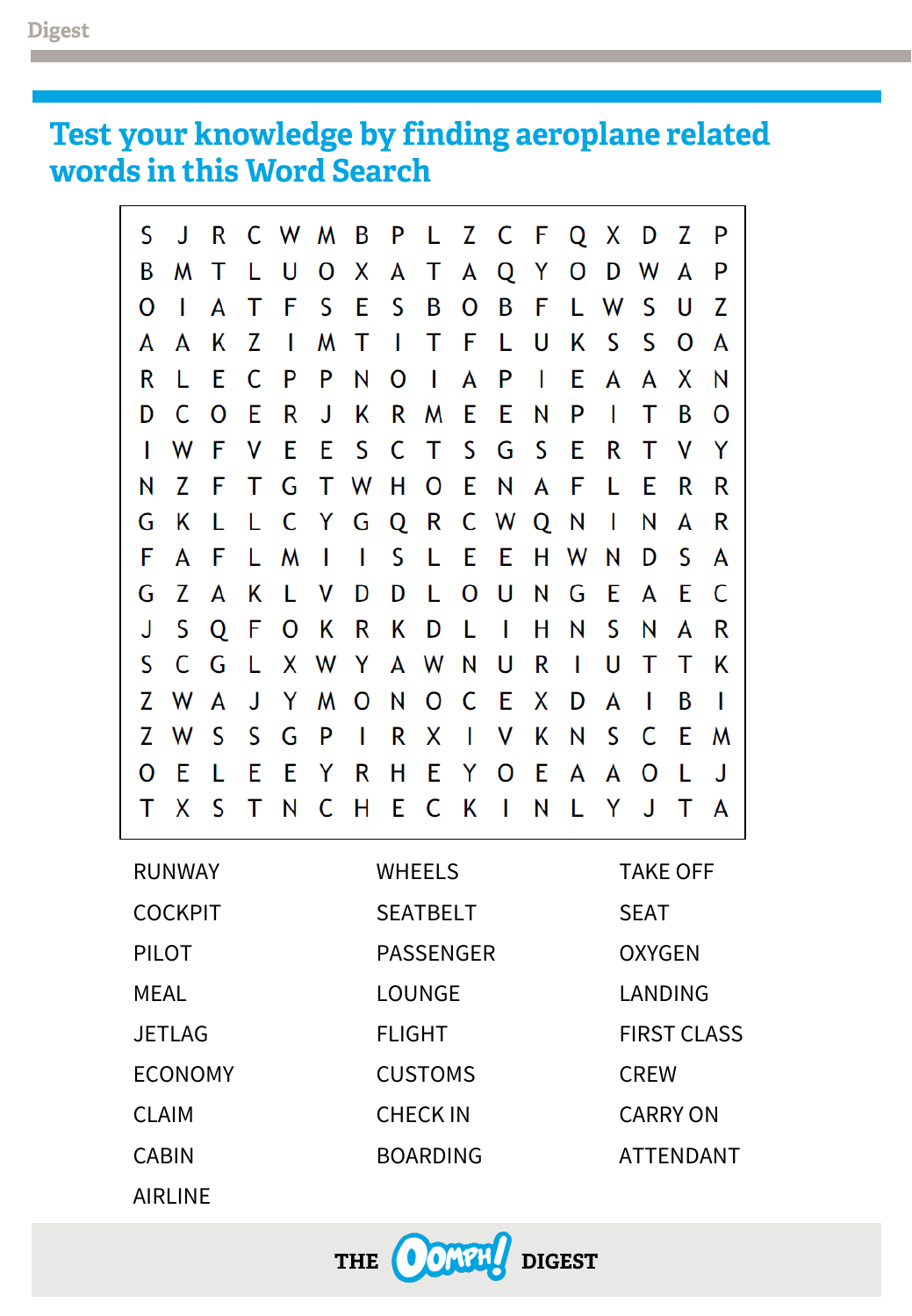# **Aeroplane Dynamics**

So, how does a plane work? The plane's engines are designed to move it forward at high speed. That makes air flow rapidly over the wings, which throw the air down toward the ground. This generates an upward force, called lift, that overcomes the plane's weight and holds it in the sky. So, it's the engines that move a plane forward, while the wings move it upward.



### **Aeroplane Word Search Answers**